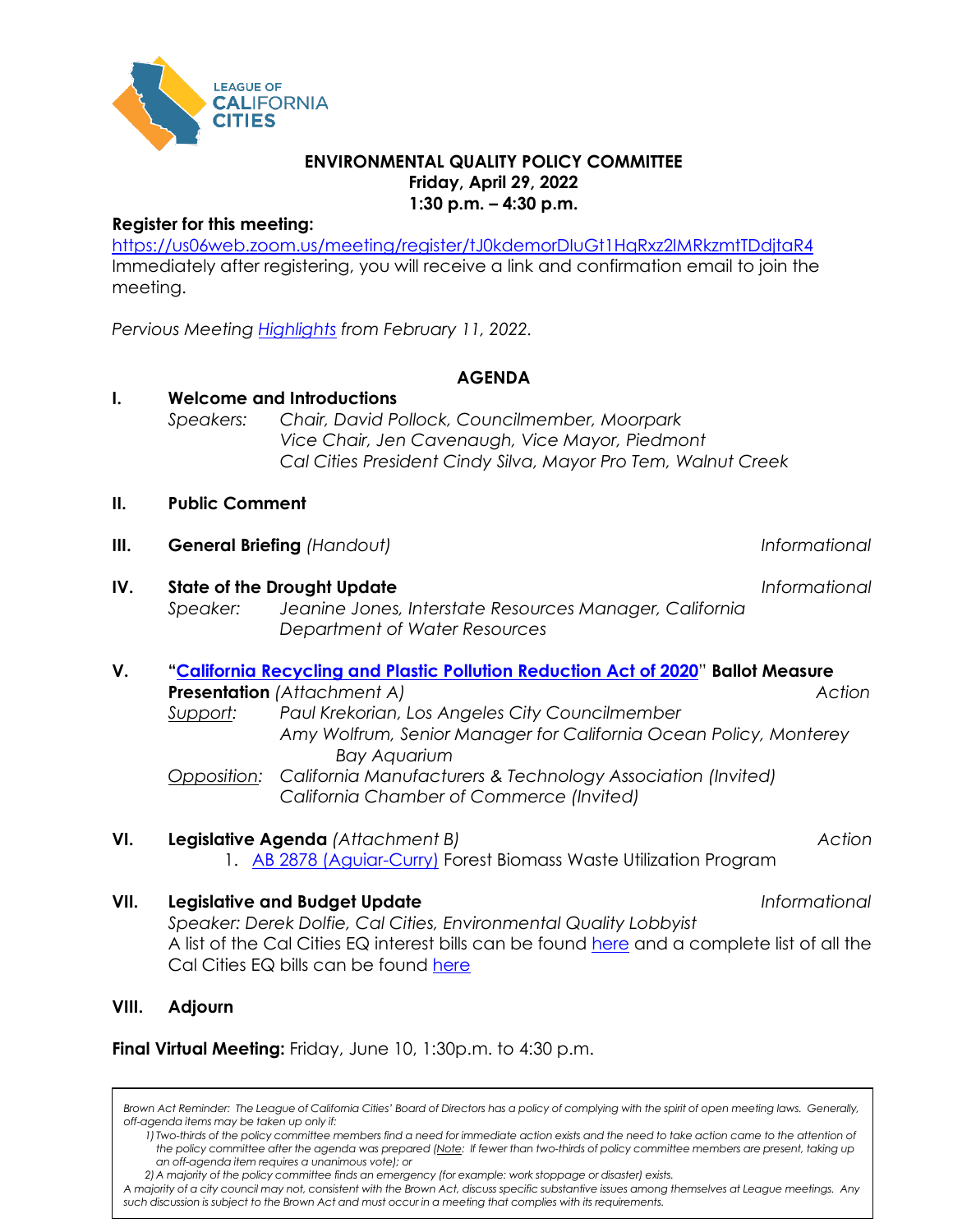

# **Environmental Quality Policy Committee California Recycling and Plastic Pollution Reduction Act of 2020 Ballot Measure April 2022**

**Staff:** Derek Dolfie, Legislative Affairs, Lobbyist, (916) 658-8218, [ddolfie@calcities.org](mailto:ddolfie@calcities.org)

# **1. [The California Recycling and Plastic Pollution Reduction Act of 2020](https://www.oag.ca.gov/system/files/initiatives/pdfs/19-0028A1%20%28Recycling%20Products%20%29.pdf)  Ballot Measure by Michael J. Sangiacomo, Caryl Hart, and Linda Escalante**

# **Overview:**

This measure would require the California Department of Resources Recycling and Recovery (CalRecycle) to adopt regulations reducing plastic waste; places a tax of up to one cent on all single-use plastic packaging and products; and allocates the tax revenues for recycling and environmental programs, including local recycling and composting programs.

## **Ballot Measure Calendar:**

As of July 9, 2021, this proposal qualified for the November 8, 2022, ballot. The signatories of this proposal have until June 30 to pull the proposal from the November 2022 ballot.

## **Ballot Measure Description:**

This measure would make three major changes to the current recycling system in California:

- 1) Require CalRecycle to develop regulations that would:
	- Require all single-use plastic packaging and foodware to be recyclable, reusable, refillable, or compostable by 2030.
	- Require producers to reduce or eliminate single-use plastic packaging or foodware that is unnecessary for the delivery of a product or food item.
	- Require producers to reduce the total amount of single-use plastic packaging and foodware sold in California by 25 percent by 2030.
	- Establish take-back and deposit programs to establish convenient ways for consumers to recycle.
	- Prohibit food vendors from distributing expanded polystyrene food service containers (commonly known as "styrofoam").
- 2) Establish a tax of up to one cent on all single-use plastic packaging and covered products, including foodware.
	- The tax will be adjusted for inflation beginning in 2030.
	- Creates different criteria for the amount of the tax levied, up to one cent, on such products based on if those products are produced with renewable materials.
- 3) Allocates and describes allowable uses of the revenue generated by the new tax. After funding for the collection and administration of the tax, the remaining revenue would be allocated as follows: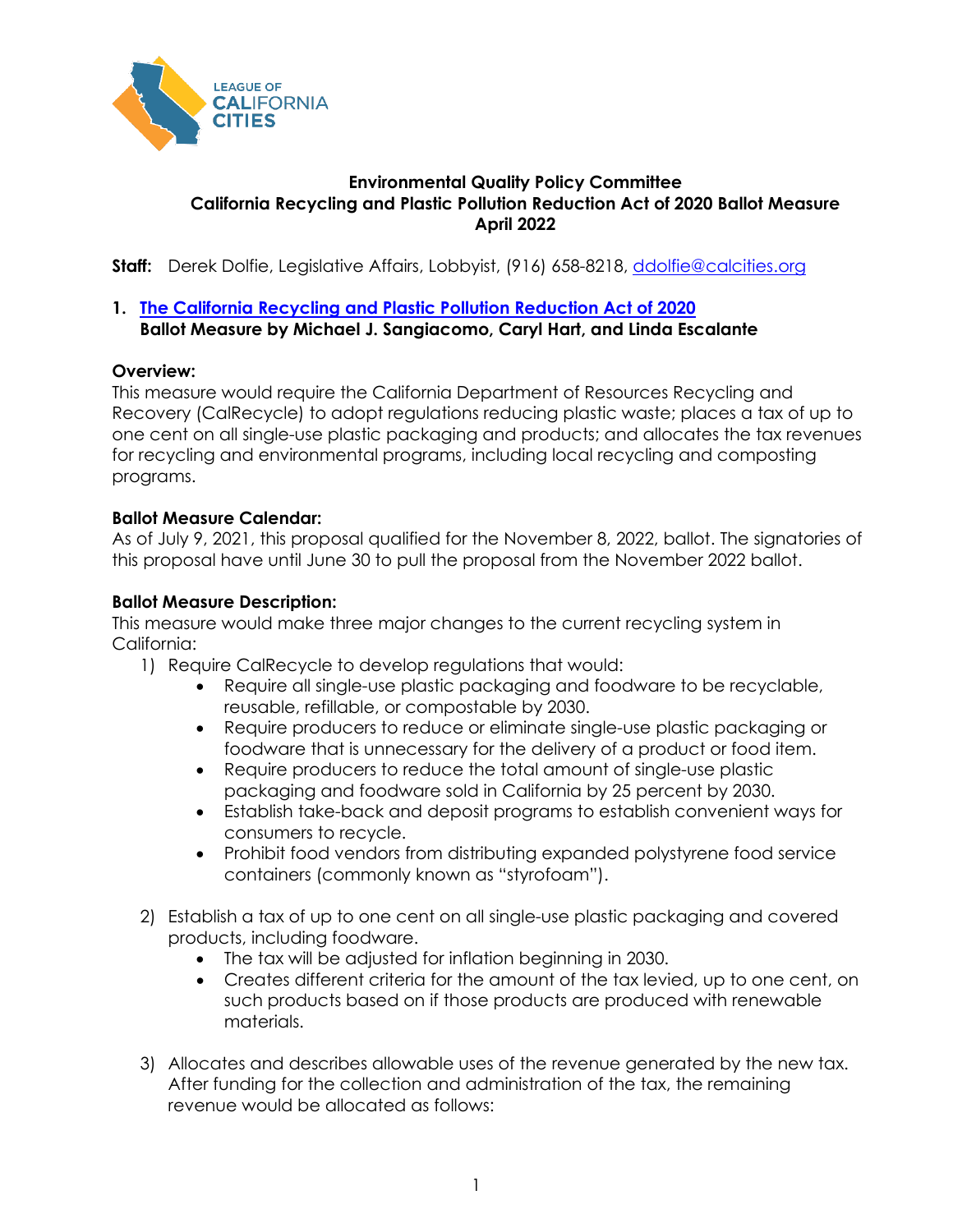- Fifty percent to CalRecycle for implementing and enforcing the requirements of the measure, as well as funding various programs intended to support statewide recycling, reduction, and composting efforts.
- Thirty percent to the California Natural Resources Agency for grants to state and local agencies to mitigate the environmental impacts of plastic pollution, such as by restoring habitats and protecting wildlife.
- Twenty percent to local governments for various purposes, such as supporting local recycling and composting programs and mitigating the impacts of plastic pollution.
	- o Additionally, the measure requires the local government funding to be allocated in the following ways:
		- A minimum of 25 percent to projects located within the boundaries of, and benefiting individuals in, disadvantaged communities,
		- A minimum of five percent for projects benefitting low-income households or to projects located within the boundaries of, and benefiting individuals living in, low-income communities located anywhere in the state.
		- A minimum of five percent for projects that either benefit lowincome households that are outside of, but within one-half mile of, disadvantaged communities or to projects located within the boundaries of, and benefiting the individuals living within, low-income communities that are outside of, but within onehalf mile of, disadvantaged communities.
	- o The local government funds will be allocated upon appropriation by the Legislature on an annual basis.
	- o Projects eligible for funding from the local government funds include:
		- Maintaining local recycling and composting programs and increasing the amount of recycled material.
		- **Providing grants to organizations involved in litter abatement.**
		- Education and outreach to residents and businesses on waste reduction, recycling, and composting.
		- **Groundwater and drinking water cleanup.**
		- Prevention and cleanup of impacts of litter and marine plastic pollution.

The ballot measure also states in the intent language that "nothing in the initiative is intended to impose new increased costs to state or local governments." This is reiterated in section 42381(b) that "nothing in this subdivision shall be construed to impose any mandate upon a local government or local recycling provider."

# **Background:**

# *Legislation*

Over the last several years, there has been a desire by the Legislature to develop and pass a comprehensive plastics bill that would reduce the amount and types of single-use plastics that enter the California market. The most notable efforts recently have been efforts by Senator Ben Allen and former Assembly Member Lorena Gonzalez with [SB 54](https://ctweb.capitoltrack.com/public/search.aspx?id=ad485199-37cd-42cd-8217-d19b4d257119&session=19&s=sb54&t=bill) and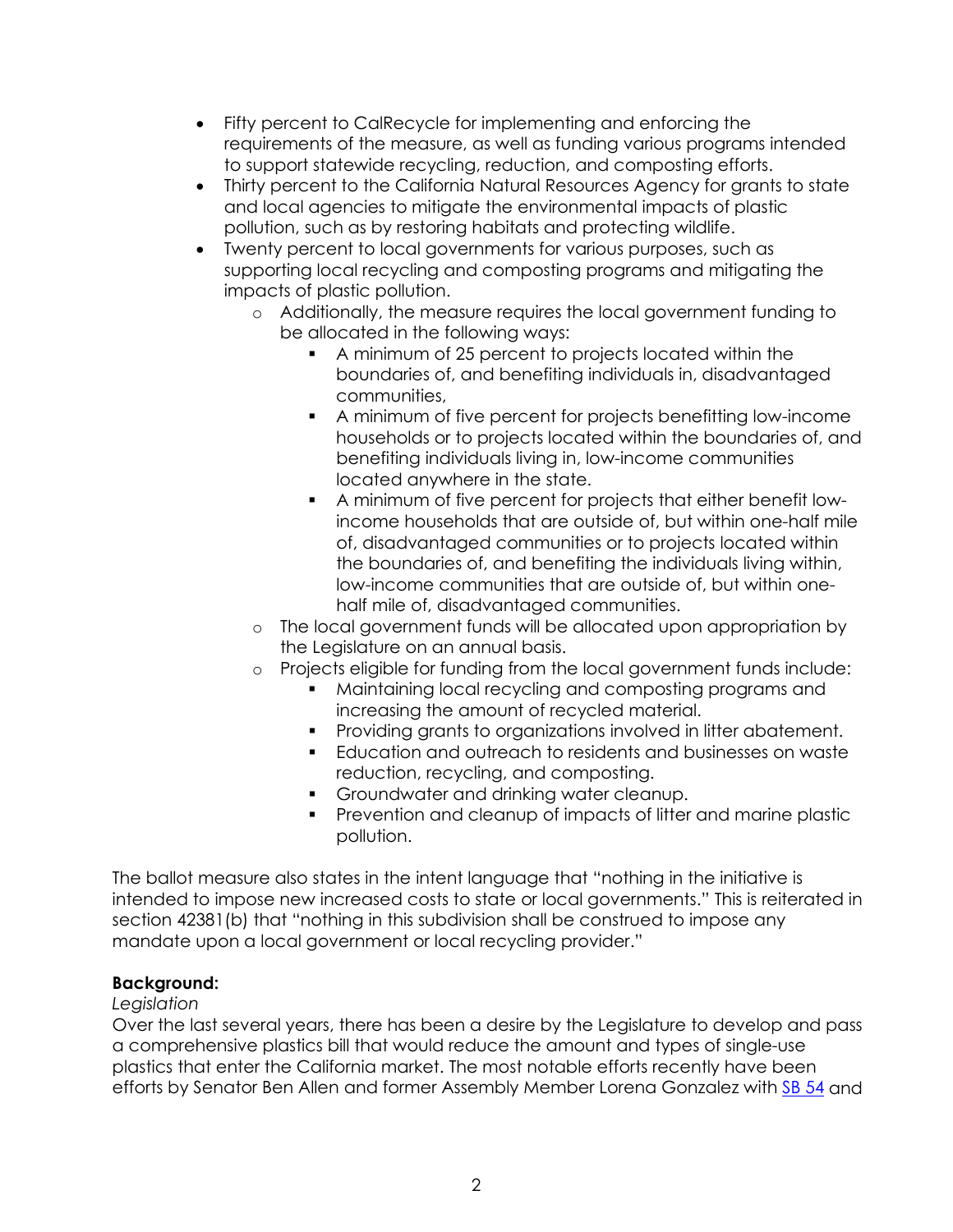[AB 1080](https://ctweb.capitoltrack.com/public/search.aspx?id=ad485199-37cd-42cd-8217-d19b4d257119&session=19&s=ab1080&t=bill) from 2019 and 2020, and Senator Allen's reintroduction of [SB 54](https://ctweb.capitoltrack.com/public/search.aspx?id=ad485199-37cd-42cd-8217-d19b4d257119&session=21&s=sb54&t=bill) in the 2021-22 session.

Cal Cities took a support position on both SB 54 (Allen) and AB 1080 (Gonzalez) from the 2019-20 session and currently has a support in concept position on the new version of SB 54. Cal Cities continues to work diligently with Senator Allen, his staff, and stakeholders on the current version of SB 54 to find a legislative solution that all parties could agree to. These discussions have been productive and ongoing. This ballot measure is on a parallel track with the discussions around SB 54.

Senator Allen has committed that SB 54 will not move forward this year unless the plastics industry, local government, waste haulers, and environmental groups agree on a legislative proposal. If such a deal can be reached, then pulling the ballot measure from the ballot would be considered.

In previous years Cal Cities has also asked for state funding to help local governments develop more recycling infrastructure, collection services, and California redemption value (CRV) redemption centers. Cal Cities continues to advocate for additional funding and policy tweaks to make recycling more available and easier for California residents.

### *Waste Rates in California Cities*

Additionally in 2021, Cal Cities released [an infographic](https://www.calcities.org/docs/default-source/advocacy/cal-cities-waste-rate-survey-infographic-feb-2021-(final).pdf) outlining the results of a statewide waste rate survey. The survey showed cities of every size anticipated solid waste and recycling rate increases in the next three years. Of the 149 cities surveyed, nine out of 10 cities indicated their rates are increasing, with more than seven out of 10 anticipating a 1 to 20 percent rate increase. The data showed California cities of every size anticipated solid waste and recycling rate increases in the next three years. One of the biggest cost drivers indicated was the lack or recycling markets and infrastructure.

### **Fiscal Impact:**

According to the Legislative Analyst's Office [initial analysis](https://lao.ca.gov/ballot/2019/190644.pdf) from 2019:

*"Increased State Revenue and Costs. The measure will result in increased state revenue from the new tax on single-use plastic packaging and foodware. The magnitude of the revenue generated is uncertain but possibly in the range of a few billion dollars annually in the near term. (Emphasis added) The actual amount of revenue will depend on the number of items of single-use plastic packaging and*  foodware sold in the state and the specific regulations developed by CalRecycle, *for example, how it defines "recyclable" for determining tax rates. Revenue from the tax over the longer term could be higher or lower depending on several factors. On the one hand, revenues could be lower in the future to the extent that producers reduce the total amount of single-use plastic packaging they use, consumers purchase fewer single-use plastic foodware, or more packaging and foodwares switch to renewable sources. On the other hand, if historic trends of increasing production and use of plastic items continues, revenue in the longer term could be higher. In addition, the state will incur costs, funded from the new tax revenue, to administer the tax, develop regulations, and administer and implement new programs."* 

*…*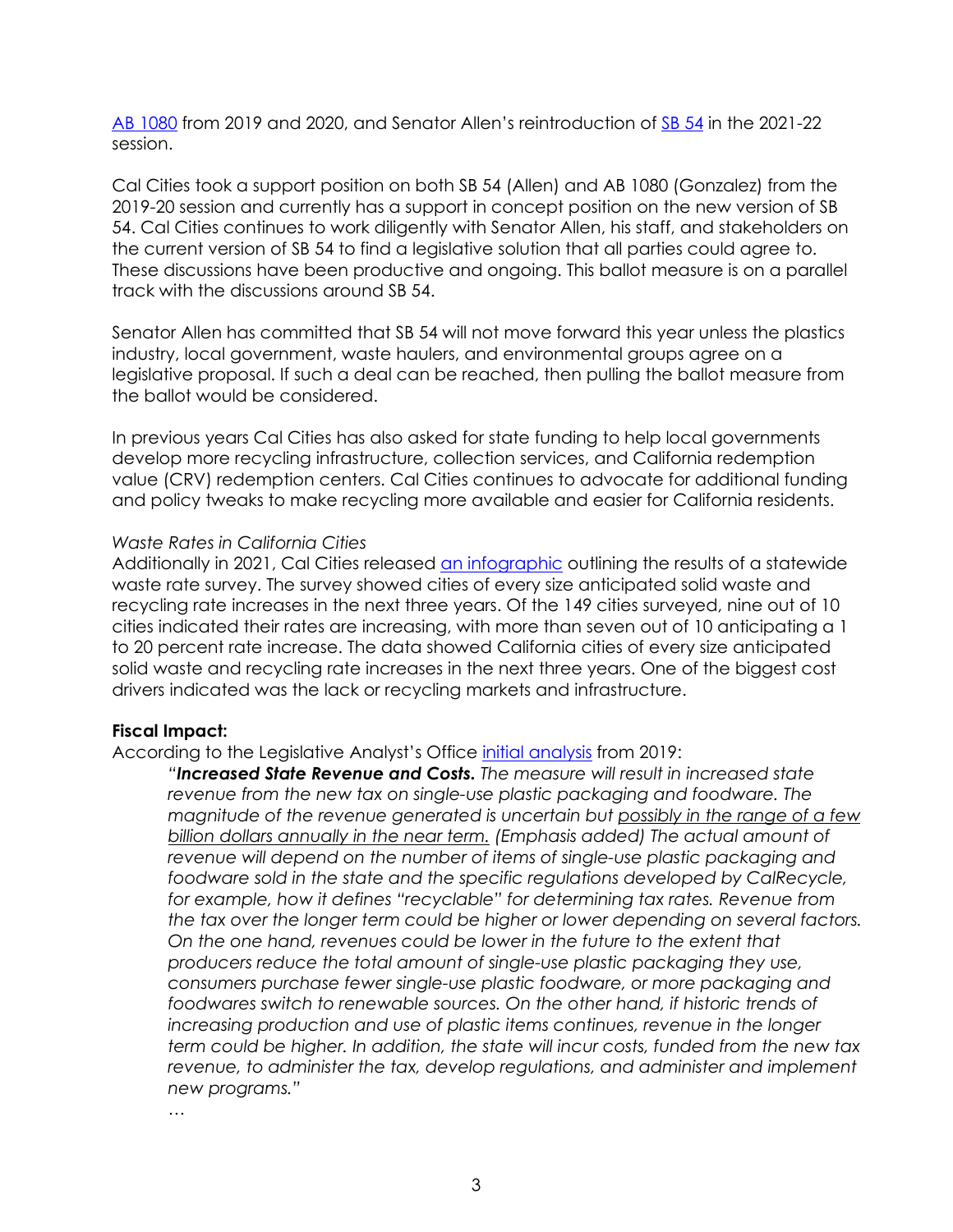*"Unclear Net Effects on Local Governments. The fiscal effects on local governments are unclear but potentially significant. While this measure does not increase requirements specifically on local governments, it does require CalRecycle to implement a number of new regulations, which could affect different aspects of the waste collection, sorting, and recycling systems. For example, the regulations might result in the installation of new collection and sorting equipment to better* enable recycling of certain plastic materials. Because local governments will *continue to have a role in collecting and sorting waste, including single-use plastic packaging and foodware, the measure's requirements could result in additional costs to local governments. The magnitude of these costs would depend on the specific regulations enacted and how they actually would be implemented. However, these local government costs could be partially or fully offset by (1) a share of the new tax revenues provided to local governments under this measure, (2) possible future payments made by producers to support recycling, and (3) a reduction in costs to the extent that the amount of plastic waste that has to be collected and sorted declines."* 

#### **Existing Cal Cities Policy:** *Extended Producer Responsibility (EPR)*

*Cal Cities supports legislation implementing producer responsibility. This includes, but is not limited to, mandating or providing incentives including funding for comprehensive producer responsibility programs for hazardous and universal wastes and products and packaging for which disposal or recycling is problematic for local governments.*

# *Single-Use Plastics*

*Cal Cities supports reducing the amount of single-use plastic packaging and products that enter the waste stream through methods such as, source reduction and increases to the recyclability and composability of these items. This includes reducing the waste generated from single use plastics, such as plastic straws.*

### **Staff Comments:**

Cities have been at the forefront of advocating for reforms to the current recycling system, including advocating for reductions in single-use plastics overall and that all single-use plastics be recyclable or compostable. This ballot measure is far reaching and would achieve many of the goals of previous legislation related to single-use plastics. If a legislative compromise cannot be reached this year, it could be difficult to achieve a legislative solution to the problem of single-use plastics due to a series of recent unsuccessful attempts.

**Support,** including but not limited to *(As of April 19, 2022)*: Californians Against Waste Oceana The Nature Conservancy Recology

**Opposition,** including but not limited to *(As of April 19, 2022)*: California Chamber of Commerce California Business Roundtable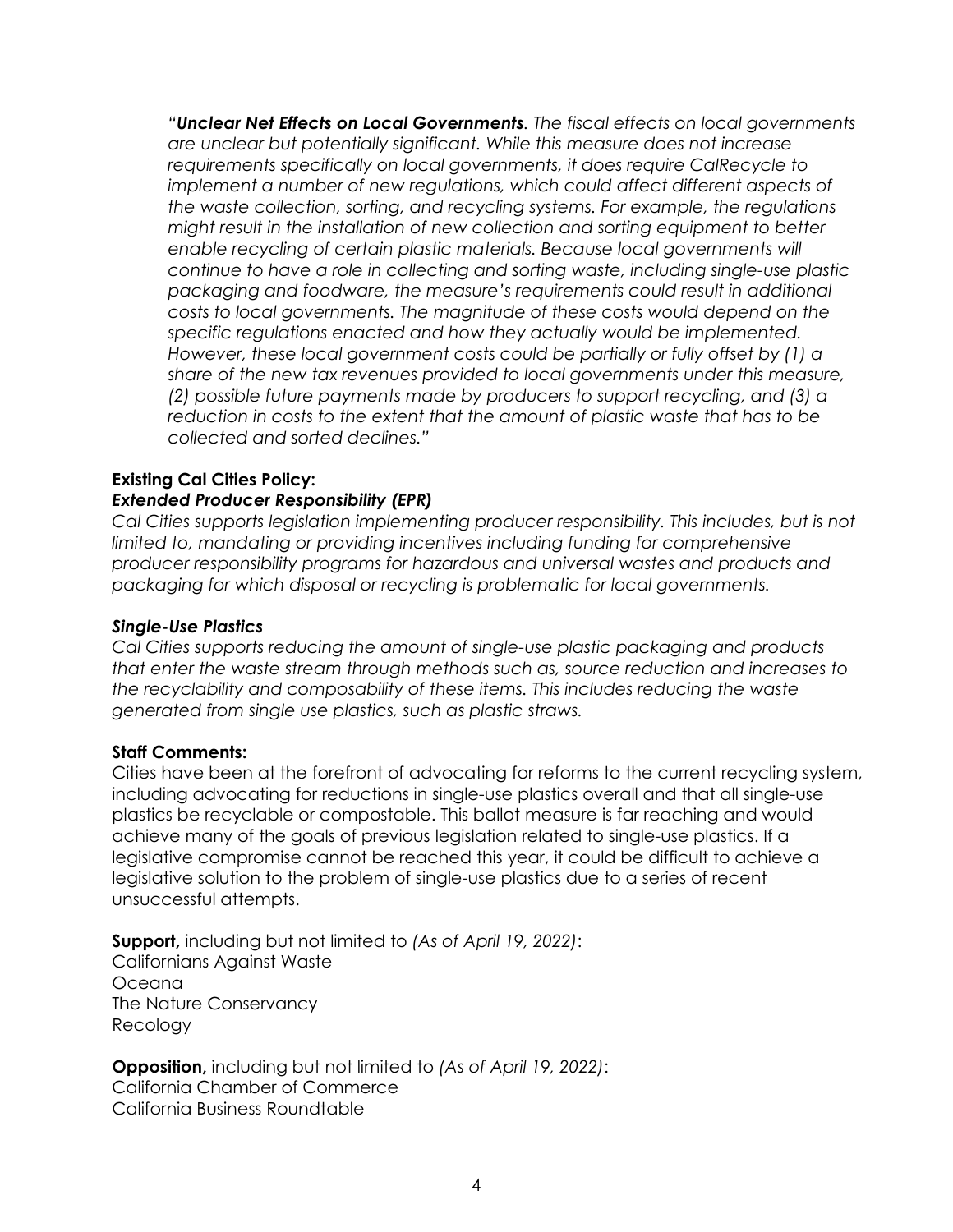# **Staff Recommendation**

Cal Cities staff recommends the committee discuss the proposal and make a recommendation to the Board.

### **Committee Recommendation:**

**Board Action:**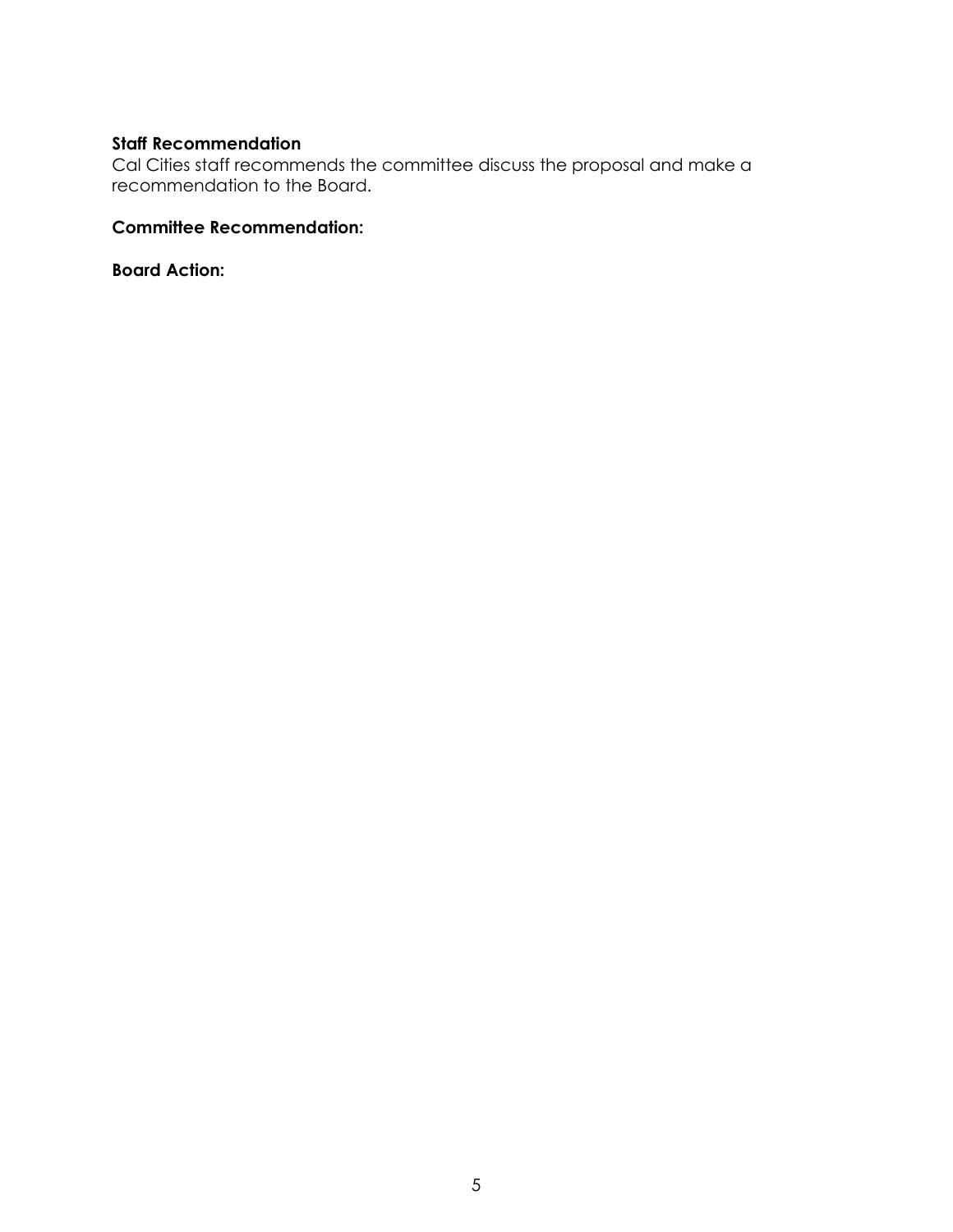

# **Environmental Quality Policy Committee Legislative Agenda April 2022**

**Staff:** Derek Dolfie, Legislative Affairs, Lobbyist, (916) 658-8218, [ddolfie@calcities.org](mailto:ddolfie@calcities.org)

# **1. [AB 2878 \(Aguiar-Curry\) Forest Biomass Waste Utilization Program](https://ctweb.capitoltrack.com/public/search.aspx?id=ad485199-37cd-42cd-8217-d19b4d257119&session=21&s=ab%202878&t=bill)**

# **Overview:**

This measure would increase the use of forest waste biomass for energy generation and wood products manufacturing.

# **Bill Description:**

This measure would:

- Establish a Forest Biomass Waste Utilization Program (Program) at the Board of Forestry's (BOF) Joint Institute for Wood Products Innovation.
	- o This Program would meet the goals and recommendations of the Forest Biomass Waste Utilization Plan from 2020 and the comprehensive wood utilization strategy and market development framework required by the Wildfire and Forest Resilience Action Plan.
- Require the California Natural Resources Agency (CRNA) to incorporate forest biomass utilization recommendations into the state's climate adaptation plans.
- Require the California Public Utilities Commission (CPUC) and California Energy Commission (CEC) to adopt various measures to increase forest biomass utilization for bioenergy (including the BioMAT program), particularly in rural microgrids.
- Require the California Air Resources Control Board (CARB) to include emissions from human caused wildfires and controlled burns in the state's greenhouse gas emissions inventory.

Additionally, this measure would extend the CPUC's Bioenergy Market Adjusting Tariff (BioMAT) program to 2030 and increase the cap on the amount of forest biomass waste under that program. The BioMAT program requires utilities to procure electricity from small bioenergy projects, including biomass facilities that use fuels from high hazard zones. The program has no statutory end date; however, the CPUC is scheduled to sunset the program on December 31, 2025, regardless of whether the procurement requirements have been met.

# **Background:**

From the Author:

*"California's forests cover nearly one-third of the state and provide enormous benefits for the climate, the environment, and the economy. Our forests are, however, increasingly vulnerable to wildfire, invasive species, drought, and other threats. In the past decade, California has experienced 8 of the 10 largest wildfires in the state's history, causing loss of life and destroying millions of acres of forest*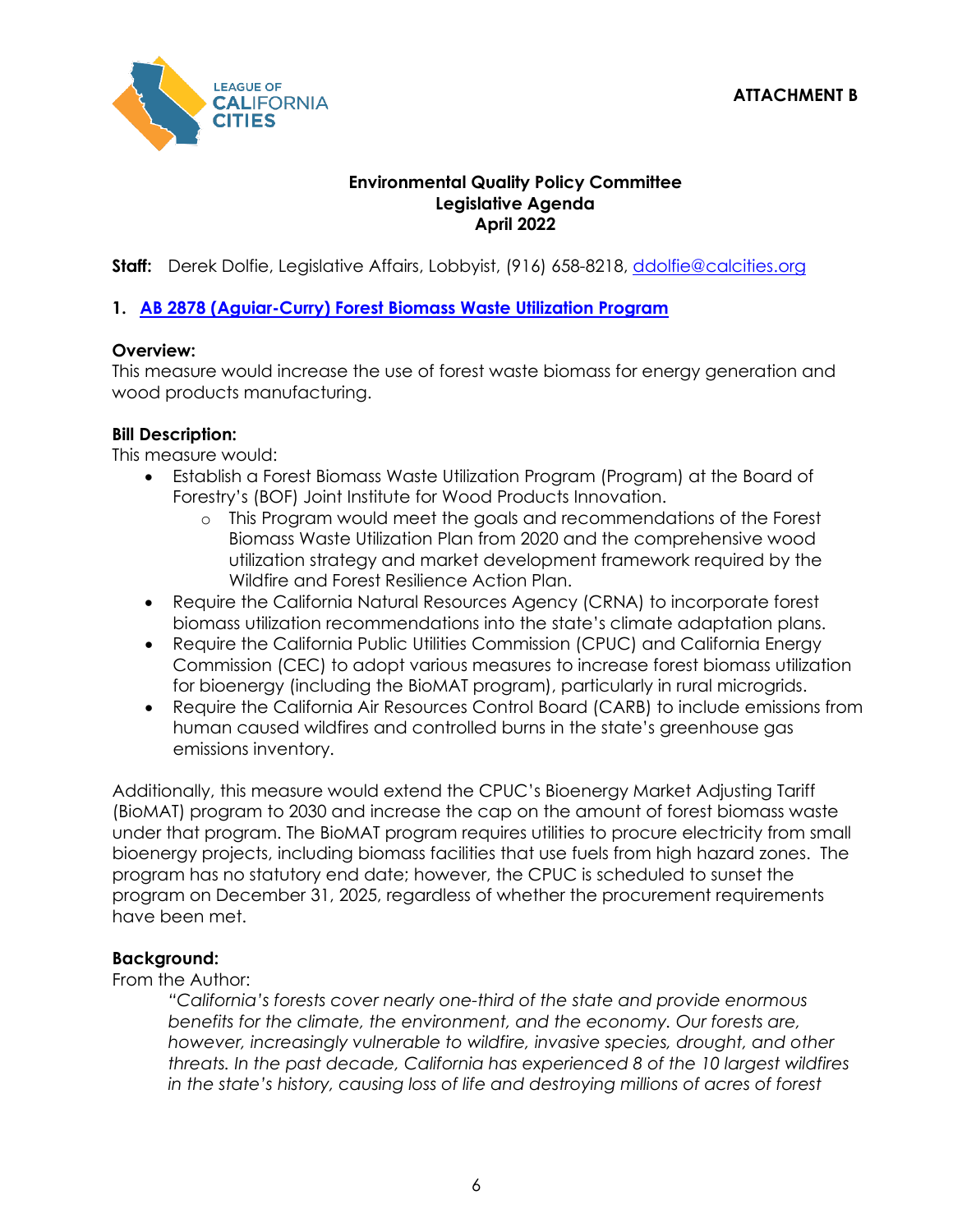*land, homes, and businesses. Wildfire is also an increasing source of climate and air pollution, undermining the state's climate and air quality goals.* 

*…According to the Forest Biomass Utilization Plan adopted by the Board of Forestry, forest thinning in California will generate 10 to 15 million tons of forest biomass waste annually. If that waste is disposed of through pile and burn, it will emit enormous amounts of climate and air pollution.*

*If it is left to decay, it will emit methane, a climate super pollutant, and continue to*  pose a fire threat. The California Forest Carbon Plan, adopted by CalEPA and the *California Natural Resources Agency, found that converting that forest waste to energy can cut climate and air pollution by 98 percent compared to open burning. At present, though, California has only a small fraction of the facilities need to convert forest biomass waste to bioenergy and other valuable wood products."*

### Recent Legislation

Currently, Cal Cities does not have robust existing policy on biomass. However, in 2019 Cal Cities supported [SB 515 \(Caballero\),](https://ctweb.capitoltrack.com/public/search.aspx?id=ad485199-37cd-42cd-8217-d19b4d257119&session=19&s=sb515&t=bill) which sought to improve the condition of forests ensuring that biomass facilities that currently have contracts can continue to operate and meet their requirements to provide a specific percentage of high hazard fuel. This bill was held in the Assembly Appropriations Committee and did not advance. This was in part in response to the historic nature of the catastrophic wildfires that were occurring around the state at that time.

### Which Emissions Are Worse?

The process to convert biomass into energy produces some harmful emissions. This has led some environmental groups to discourage the use and allowance of biomass energy facilities. The argument being there are cleaner and greener forms of energy that the state can utilize.

Currently, when forest thinning and vegetation management occur, it is too costly to transport and convert the biomass material from the site where it is originally cut. Thus, this material is left where it is, and both decomposes, releasing methane emissions, and adds to fuel loads for a wildfire. This has led fire prevention experts to argue that increases in fuel to the existing biomass energy facilities are needed as a balanced mixture of non-fossil fuel burning energy.

The committee should consider what types of emissions are worse and how the state can deal with the dead vegetation left over after forest thinning and vegetation management activities.

### Potential for Growth

According to the Assembly Natural Resources Committee analysis, there are an estimated 47 million bone dry tons (BDT) of biomass resource potential in California. Currently there are 23 existing biomass facilities that utilize an estimated five million BDT of biomass resource a year and produce about two percent of the states overall power. If more biomass facilities were constructed, or more biomass were utilized, California could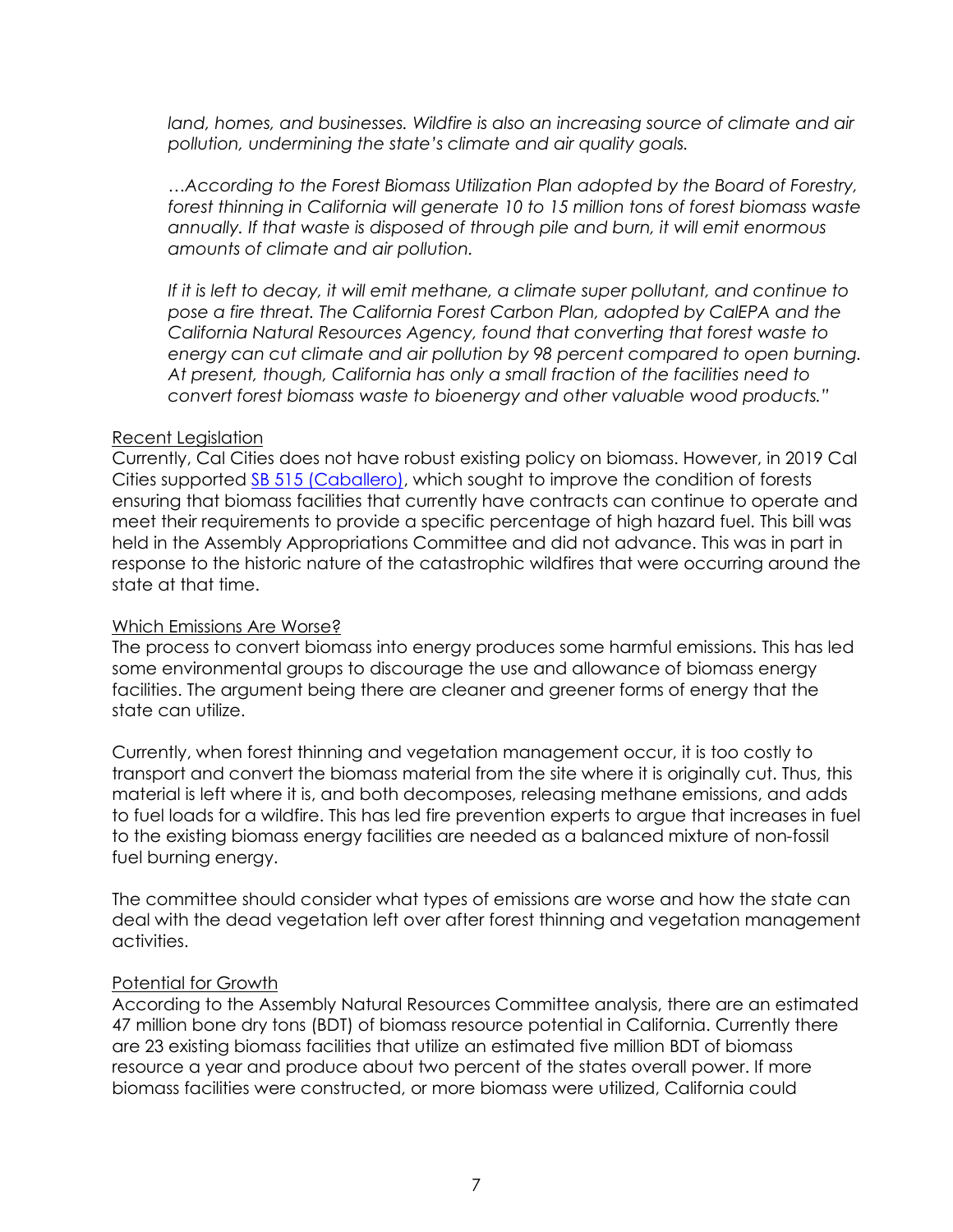produce more biomass power by allowing for the removal of more debris from the forest floor.

## **Fiscal Impact:**

A fiscal analysis has yet to be conducted.

#### **Existing Cal Cities Policy:** *Utilities*

*…* 

*Cal Cities opposes legislation that dictates the mix of generating sources (i.e., hydro, coal, biomass, wind, etc.) used by municipal utilities.*

# *Community Choice Aggregation*

*Local Energy Autonomy: Cal Cities supports programs that increase local control over the purchase and development of renewable energy resources, as an effective means of increasing consumer access to renewable energy at stable, competitive rates, and decreasing statewide greenhouse gas emissions.*

## *Microgrids*

*Cal Cities supports the use and deployment of microgrids, especially as a tool to aid energy resiliency and disaster preparedness.*

## *Electric Industry Restructuring*

*…* 

*Biomass. The unique problems of the biomass industry, as they relate to California's solid waste infrastructure, should be fairly resolved in any deregulation program.*

# **Staff Comments:**

As California continues to see catastrophic wildfires year after year, more must be done to address forest health and vegetation management.

Cal Cities has been extremely active on supporting legislation and regulations that help make our cities safer from wildfires and provide additional resources for cities to do so. The committee should consider what types of tools would be helpful for local governments to utilize or have available to prevent future large-scale wildfires.

**Support** *(As of April 18, 2022)*: Rural County Representatives of California (co-sponsor) Placer County Air Pollution Control District (co-sponsor) Bioenergy Association of California California Biomass Energy Alliance California State Association of Counties (CSAC) California Forestry Association California Tahoe Alliance County of Tulare Earth Foundries, INC. **Ganrock** Golden Grid